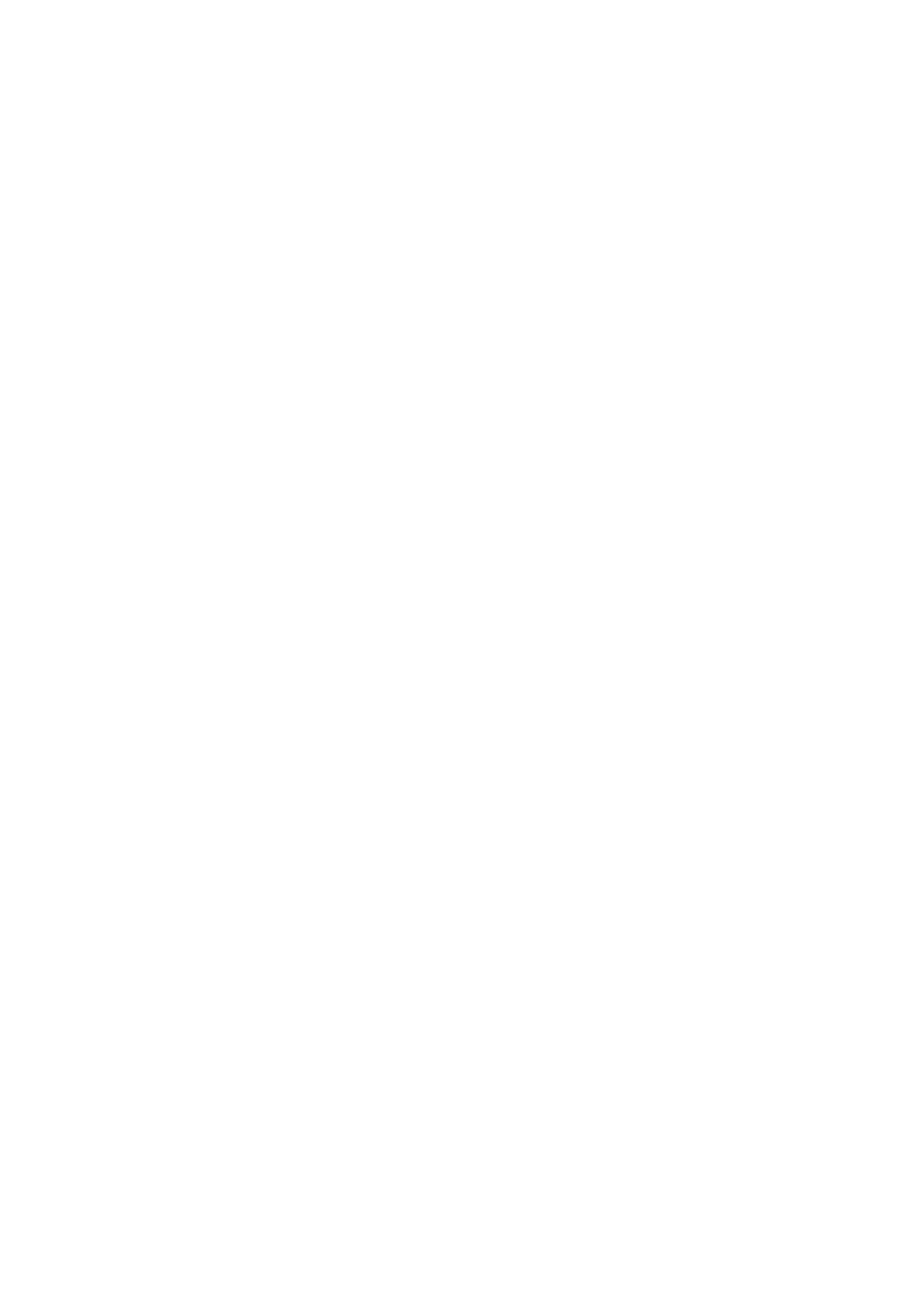## **Auckland Botanical Society**

**Vol 68 (1)**<br> **ISSN 0013-4132**<br> **ISSN 0013-4132**<br> **ISSN 0013-4132**<br>
Secretary: Kristy Hall Editors:<br>
Mei Nee Lee & Joshua Salter **Secretary: Kristy Hall**<br>
Mei Nee Lee & Joshua Salter **Secretary: Kristy Hall** Mei Nee Lee & Joshua Salter **June 2013** PO Box 26391, Epsom, [meineelee@yahoo.co.nz](mailto:meineelee@yahoo.co.nz) Auckland, New Zealand meineelee@yahoo.co.nz

#### **Lucy Cranwell Memorial Lecture:**

#### **Contents**

|                                                                                                                  | $\mathbf{1}$ |
|------------------------------------------------------------------------------------------------------------------|--------------|
| Auckland Botanical Society 75 <sup>th</sup> Jubilee Symposium and Dinner:                                        |              |
| Auckland Botanical Society's 75 <sup>th</sup> (Diamond) Jubilee, 27 October 2012  Ewen Cameron and Leslie Haines | 3            |
|                                                                                                                  | 7            |
|                                                                                                                  | 13           |
|                                                                                                                  | 15           |
|                                                                                                                  | 21           |
|                                                                                                                  | 27           |
|                                                                                                                  | 34           |
|                                                                                                                  | 36           |
|                                                                                                                  | 37           |
|                                                                                                                  | 39           |
| Cathy Jones, Honorary Life Member, Auckland Botanical Society  Maureen Young and Anthony Wright                  | 41           |
| Field trips:                                                                                                     |              |
| Arthurs Pass Field Trip January 2012 - an additional note  Chris Ashton and Christine Major                      | 42           |
|                                                                                                                  | 43           |
| Bot Soc's Gondwanan ramble at the Auckland Botanical Gardens, 1 December 2012  Mike Wilcox                       | 47           |
| Lake Waikaremoana, Te Urewera National Park, Anniversary Weekend Camp                                            |              |
|                                                                                                                  | 50           |
|                                                                                                                  | 61           |
| Cotman's Bush, Te Papa Road, Kawakawa Bay and Tawhitokino Regional Park  Peter Hutton (editor)                   | 65           |
| <b>General articles:</b>                                                                                         |              |
|                                                                                                                  | 69           |
|                                                                                                                  | 75           |
| Vegetation of the Motukaraka coast (Green Bay to "Pinesong"), Manukau Harbour  Rhys Gardner                      | 84           |
| Lichens of the mangroves and shell banks near the Miranda Shorebird Centre, Firth of Thames                      |              |
|                                                                                                                  | 87           |
|                                                                                                                  | 89           |
|                                                                                                                  | 90           |
|                                                                                                                  | 92           |
|                                                                                                                  | 95           |
| Juncus imbricatus: a tenacious South American rush infesting pastures in                                         |              |
|                                                                                                                  | 97           |
|                                                                                                                  | 98           |
|                                                                                                                  | 100          |
|                                                                                                                  | 109          |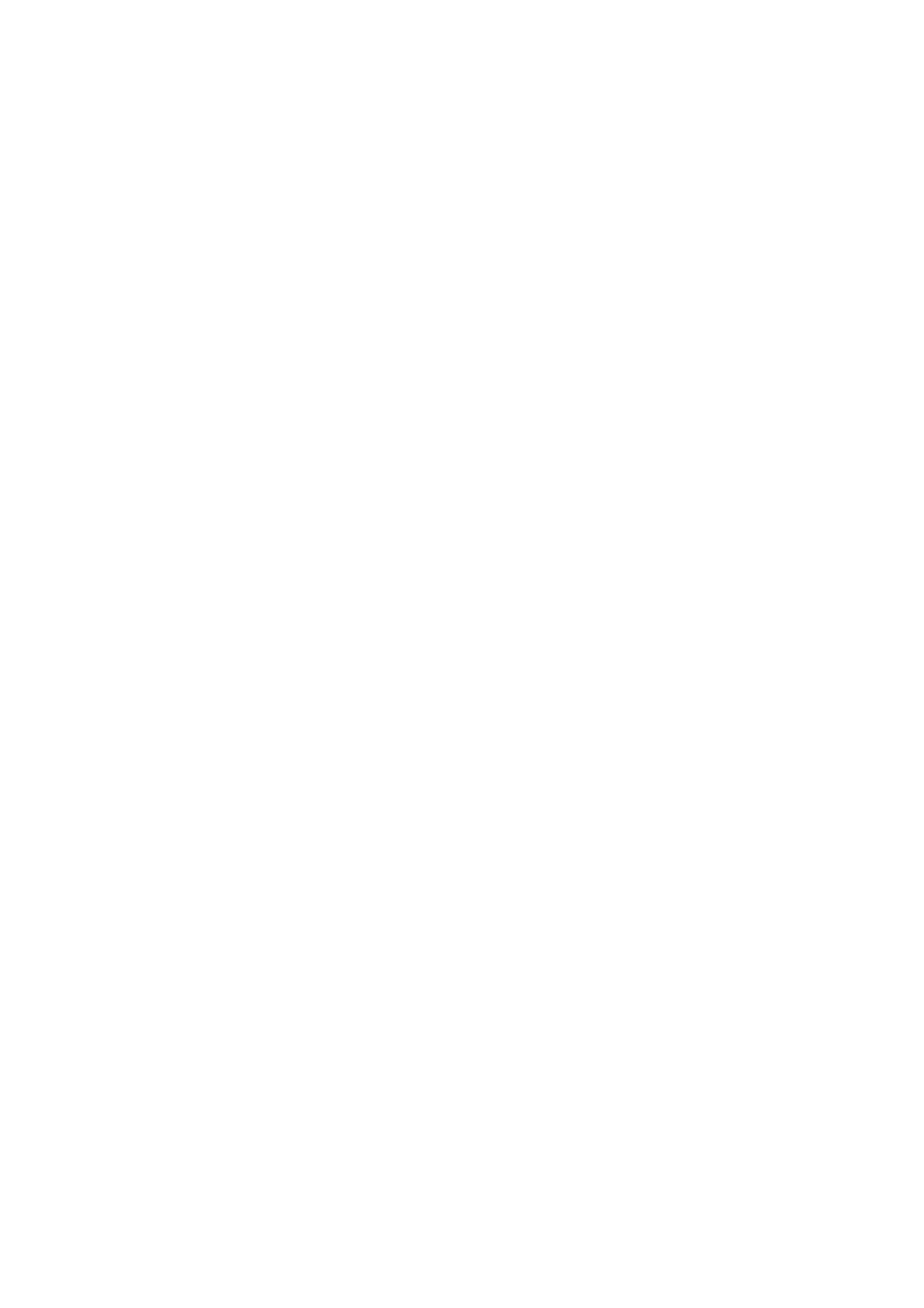#### **Lichens of the mangroves and shell banks near the Miranda Shorebird Centre, Firth of Thames**

#### **Dan Blanchon, Rick Kooperberg, Orhan Er, Christy Reynolds and Indra Kularatne**

#### **Introduction**

The Miranda Naturalists' Trust (MNT) organized a "BioBlitz" of the Miranda coast between the Taramaire and Pukorokoro/Miranda streams on the 28<sup>th</sup> of February 2013. Dan Blanchon, Rick Kooperberg, Orhan Er, Christy Reynolds and Indra Kularatne made up the lichen team for the day, with additional collections from Bruce Hayward and Peter Maddison. This article is an account of the lichen taxa we found on the day. We focused our efforts on the mangroves and shell banks to the southeast of the Miranda Shorebird Centre and the mangroves and concrete slabs in the area around the old limeworks.

#### **Species collected**

The lichen flora of the area totalled 33 distinct taxa, mainly common forest-edge bark-dwelling species. Two species, Lecanora xylophila and Ramalina canariensis (Fig. 1) have been assessed as `At Risk/Naturally Uncommon', and one, Opegrapha atra, as 'Data Deficient' in the recent threat classification of the New Zealand lichen flora (de Lange et al. 2012). A full listing of lichens we collected and lodged in the Unitec Institute of Technology herbarium (UNITEC) is given in Appendix 1.

#### **Key habitats**

The dominant tree species was of course mangrove (Avicennia marina). In New Zealand, older mangroves usually support a diverse range of lichen species, particularly species of Ramalina (Bannister et al. 2004) and Pseudocyphellaria (Galloway 1988). Possibly as a consequence of the relatively young age of the mangroves near the Shorebird Centre, only 22 lichen species were recorded, despite a thorough

search. The main species were: Amandinea punctata, Dirinaria applanata, Flavoparmelia haywardiana, Opegrapha atra, Parmotrema perlatum, P. reticulatum, Ramalina celastri, Teloschistes chryophthalmus and Xanthoria parietina. Most of the species are also found on trees in urban areas. The most unusual find was Ramalina canariensis, which is not commonly collected in New Zealand (Blanchon et al. 1996). The other common angiosperm substrate was saltmarsh ribbonwood (Plagianthus divaricatus). Two species of lichens were common; the green-grey Ramalina celastri, and the bright orange Teloschistes chrysophthalmus (Fig. 2).

 The extensive parallel ridges of shell banks were an unexpected location to find lichens. The shell banks at the rear of the beach beside the saltmarsh ribbonwood appeared to be grey or rusty in colour. On closer examination, the orange apothecia (fruiting discs) of a lichen were visible. This proved to be Caloplaca holocarpa (Fig. 3), more usually found on limestone (Galloway 2007). A large number of logs, stumps and pieces of driftwood were present on and behind the shell banks. These supported a range of lichens, including Lecanora xylophila, Cladonia darwinii and the bright orange Xanthoria parietina.

 A number of slabs and pieces of old concrete were examined at the site of the old limeworks, and these supported some interesting lichens. Apart from large foliose lichens like Parmotrema reticulatum, smaller lichens such as Phaeophyscia orbicularis, Jackelixia ligulata and tiny lemon-yellow granules of Caloplaca citrina were found.



**Fig. 1. Ramalina canariensis, collected from mangrove branch. Photo: D. J. Blanchon.** 



**Fig. 2. Ramalina celastri and Teloschistes chryophthalmus on branch of Plagianthus divaricatus. Photo: D. J. Blanchon.**